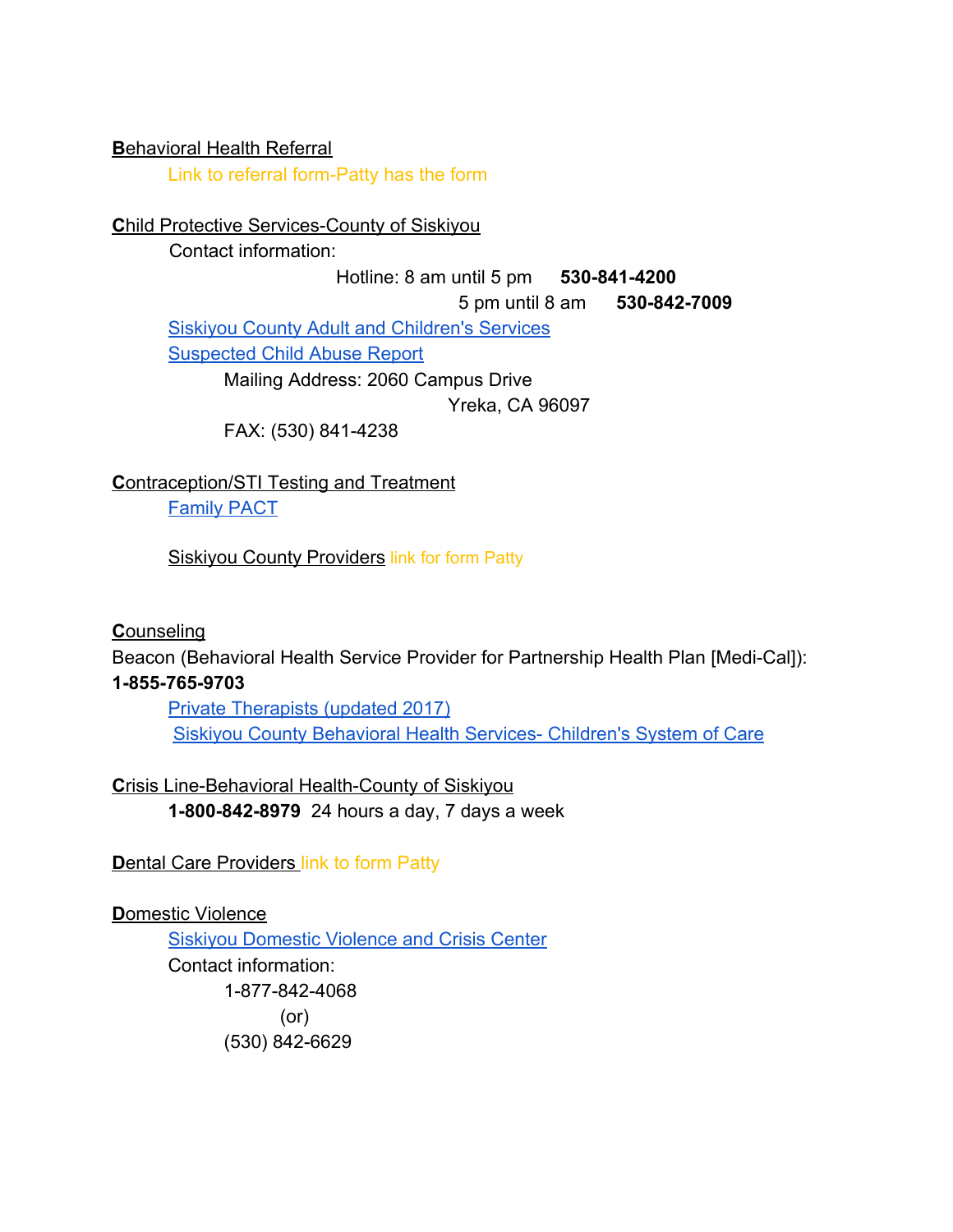#### **Food Assistance**

**Great Northern Services CalFresh** 

#### **Foster Care**

**Siskiyou County Office of Education - Foster Youth Services** 

### **Health Care Providers link to form Patty**

#### **Homelessness**

**Siskiyou County Office of Education - Homeless Youth Services Siskiyou County Family and Community Resource Centers** 

#### **Housing**

US Department of Housing and Urban Development/California

# **Immunization Information**

# Law Enforcement Non Emergency Phone Numbers Link to form-Patty

# Medi-Cal (Partnership Health Plan)

**Information on Medi-Cal Enrollment Partnership Health Plan Services** 

**Minor Consent and Confidentiality Laws/California** 

#### **Parent Education and Support**

**First 5 Siskiyou Siskiyou County Family and Community Resource Centers** 

#### Pregnancy

Minor Consent and Confidentiality Laws/California

#### Testing:

**Family PACT Program-Free and low cost reproductive healthcare Local Providers: link to form Patty** 

**Maternal Child and Adolescent Health Program-Siskiyou County** 

# Support:

**Early Head Start**